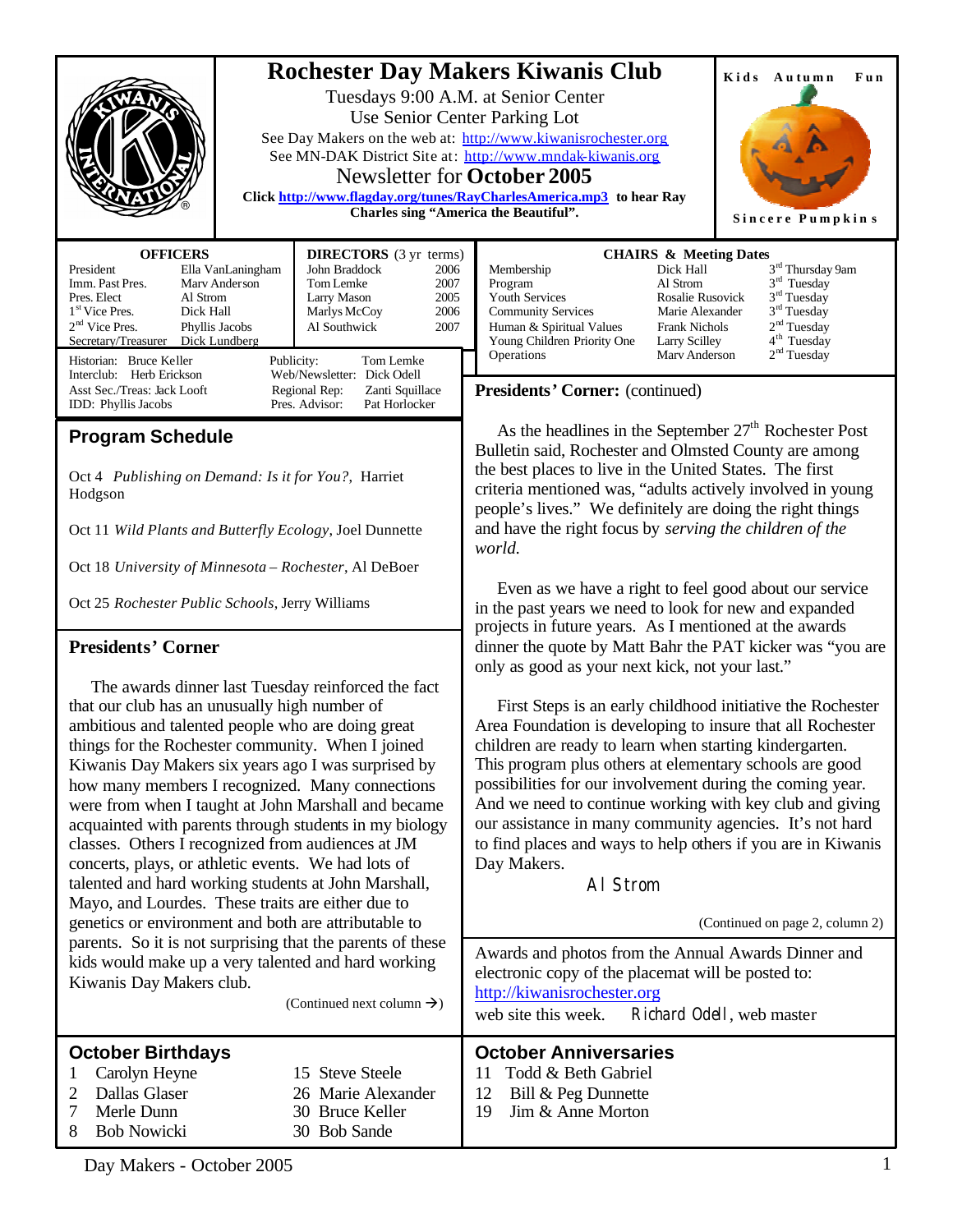# **Secretary/Treasurers Report – Sept '05**

| <b>Bank Balance</b> as of 8/31/05: |               | \$11,957.09 |
|------------------------------------|---------------|-------------|
| <b>Administrative Account:</b>     |               | \$10,077.08 |
| Service Account:                   |               | \$1,469.23  |
| Hockey/YCPO:                       | SS.           | 334.60      |
| <b>Bike Repair:</b>                | $\mathcal{S}$ | 76.18       |

**Day Makers on leave:** Judy Lien, Craig Martens

**August Service Hour Statistics**: 646 hours by 48 members, 61% Participation.

### **September 6 and September 20, 2005 Board Meeting Highlights:**

The board approved donating up to \$300.00 to Interfaith Hospitality Network (IHN) of Rochester to cover partial expenses of transporting goods to Louisiana to aid victims of the Katrina disaster. We will give \$200.00 immediately. For the record: Dick Odell and Larry Scilley delivered 7,000 pounds of donated supplies to Lafayette, LA.

It was asked that the board consider the Rochester Radio Theatre Guild as a club project. We have two members that volunteer their time. There was no action taken.

The board approved a donation of \$200, from our YCPO budget line, to help fund a balance beam at the Soldiers Field Playground.

A funding request, for books, from a first grade teacher at Harriet Bishop School was discussed. It was decided to consider this request later in the year when we traditionally review funding requests from many causes.

The board approved membership applications from Roger Field and Fran Field.

The board approved a policy allowing new members to be approved via e-mail poll of board members.

The board approved a proposed budget with minor changes. Administrative: \$13,162, Service: \$7,302.

## **COMMITTEE REPORTS**

**Membership-** The club accomplished its goal of 80 members by September  $30<sup>th</sup>$ . **Program-** The annual banquet planning is in good shape with approximately 85 coming.

A white elephant silent auction will be held with proceeds helping banquet expenses and the service account. Programs have been scheduled into November.

**Community Service-** We now have volunteers for the Salvation Army Food Shelf.The committee is planning to have newsletter articles on each of our service projects in future issues.

**Human & Spiritual Values**- The invocation schedule is complete for the fourth quarter.

**Youth Services-** \$225 has been donated to our club for Terrific Kids in memory of Fred Buechler.

**IDD-** Forty two of the HyVee coupon books have been sold. The board authorized an additional 50 coupon books to be sold, a total of 100. Note: We will be limited, by HyVee to 100 coupon books. One hundred books will net \$400 to the club.

**Public Relations-** A small article on district awards to Chuck Jacobson and Herb Erickson was published in the Post Bulletin.

Richard Lundberg, Secretary/Treasurer

**Presidents' Corner:** (Continued from page 1)

### **Outgoing President**

 Unbelievably, a year has gone by and my term ended officially at the Annual Dinner this week. Being President has brought home even more what an incredible club we have. Everyone is such a leader and a doer – I just had to stay on the sled and enjoy the ride. Thank you to all of you who help make us what we are and special thanks to our Board and Committee Chairs for your dedicated efforts this past year. Your support and friendship have meant a lot to me.

 Finally, many thanks to the Program Committee who put together an outstanding Annual Dinner evening and worked hard to make it an enjoyable time for all. The placemats were an inspired addition to the decorations – and allowed us to savor again some of the highlights of the year. It was especially meaningful to have several excellent photos of Fred Buechler included. The Silent Auction raised \$258.00 for our Service Budget – thanks to donors and the buyers. All in all, a very successful evening!

 Best wishes to Al Strom for a great year ahead. I know that he will enjoy it as much as I have and that he will experience that wonderful lift that you all provide. Thanks again.

*Ella*